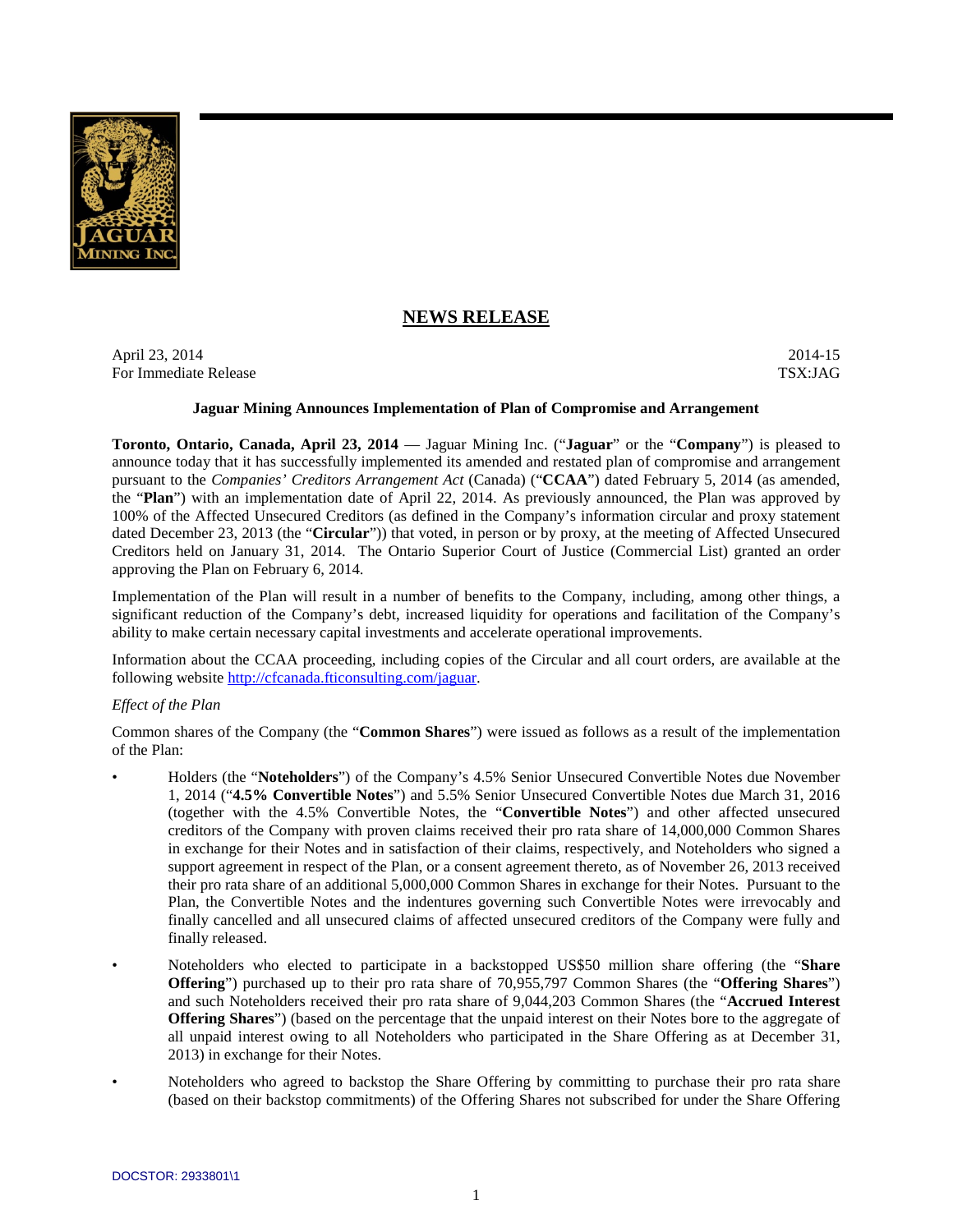received their pro rata share of an additional 11,111,111 Common Shares (the "**Backstop Commitment Shares**") in exchange for their Notes.

In connection with and as a step in the Plan, the Common Shares issued and outstanding immediately prior to the implementation of the Plan were consolidated at a ratio of one (1) post-consolidation Common Share for each 86.39636 pre-consolidation Common Shares (the "**Consolidation**"). Any fractional Common Shares resulting from the Consolidation were rounded down to the next whole share without any additional compensation therefor. As a result of the implementation of the Plan, such shareholders represent approximately 0.9% of the equity of Jaguar in the aggregate. A letter of transmittal with respect to the Consolidation will be mailed to such shareholders which letter sets out instructions as to how registered shareholders can receive certificates representing post-Consolidation Common Shares. The shareholder rights plan dated May 2, 2013 and all rights issued thereunder were cancelled pursuant to the terms of the Plan.

As a result of the implementation of the Plan, there are currently 111,106,262 Common Shares issued and outstanding.

#### *Information Concerning Jaguar Following Implementation of the Plan*

In connection with the Plan, Jaguar negotiated amendments to certain terms of its US\$30.0 million standby credit facility with Global Resource Fund (the "**Lender**"), as governed by a credit agreement made as of December 17, 2012 between Jaguar, as borrower, its subsidiaries, as guarantors, and the Lender (as amended from time to time, the "**Renvest Facility**"). On January 25, 2013, the Company made an initial drawdown of US\$5.0 million on the Renvest Facility and on June 26, 2013, the Company drew down the remaining US\$25.0 million on the Renvest Facility.

The Renvest Facility amendments provide, among other things, that:

- the maturity date of the Renvest Facility is extended to December 31, 2015 from July 25, 2014;
- mandatory repayments of US\$1.0 million of principal amount plus accrued and unpaid interest shall be made each month from and including July 2014 to and including November 2015, with the balance of all outstanding obligations to be repaid on December 31, 2015;
- the Lender shall have a right to convert up to \$5.0 million of the outstanding obligations under the Renvest Facility into equity at a specified conversion price (subject to certain anti-dilution protections);
- the Lender shall have a right to participate in certain offerings of equity securities by the Company if the offering occurs at a prescribed price;
- the Company shall maintain certain minimum levels of cash on hand;
- Renvest shall be entitled to appoint an observer to the board of directors;
- the Company and the Lender shall have entered into a Right of First Refusal Agreement with respect to assignments of the Renvest Facility by the Lender; and
- existing breaches, defaults and events of default under the Renvest Facility were waived by the Lender. Certain events of default under the Renvest Facility were also amended to reflect the Company's current financial circumstances.

The Company will pay a fee of US\$1.0 million in connection with the amendments to the Renvest Facility (\$0.6 million payable in cash and \$0.4 million payable as an increase in the principal amount of the Renvest Facility).

In connection with the above amendments, the Company agreed to repay immediately to the Lender \$10.0 million on account of the outstanding obligations under the Renvest Facility. The above amendments are conditional upon, among other things, this repayment.

In connection with the above amendments, the Lender has waived its rights under the Renvest Facility to receive any portion of the net proceeds of the Share Offering, with the exception of the agreed upon US\$10.0 million repayment described above.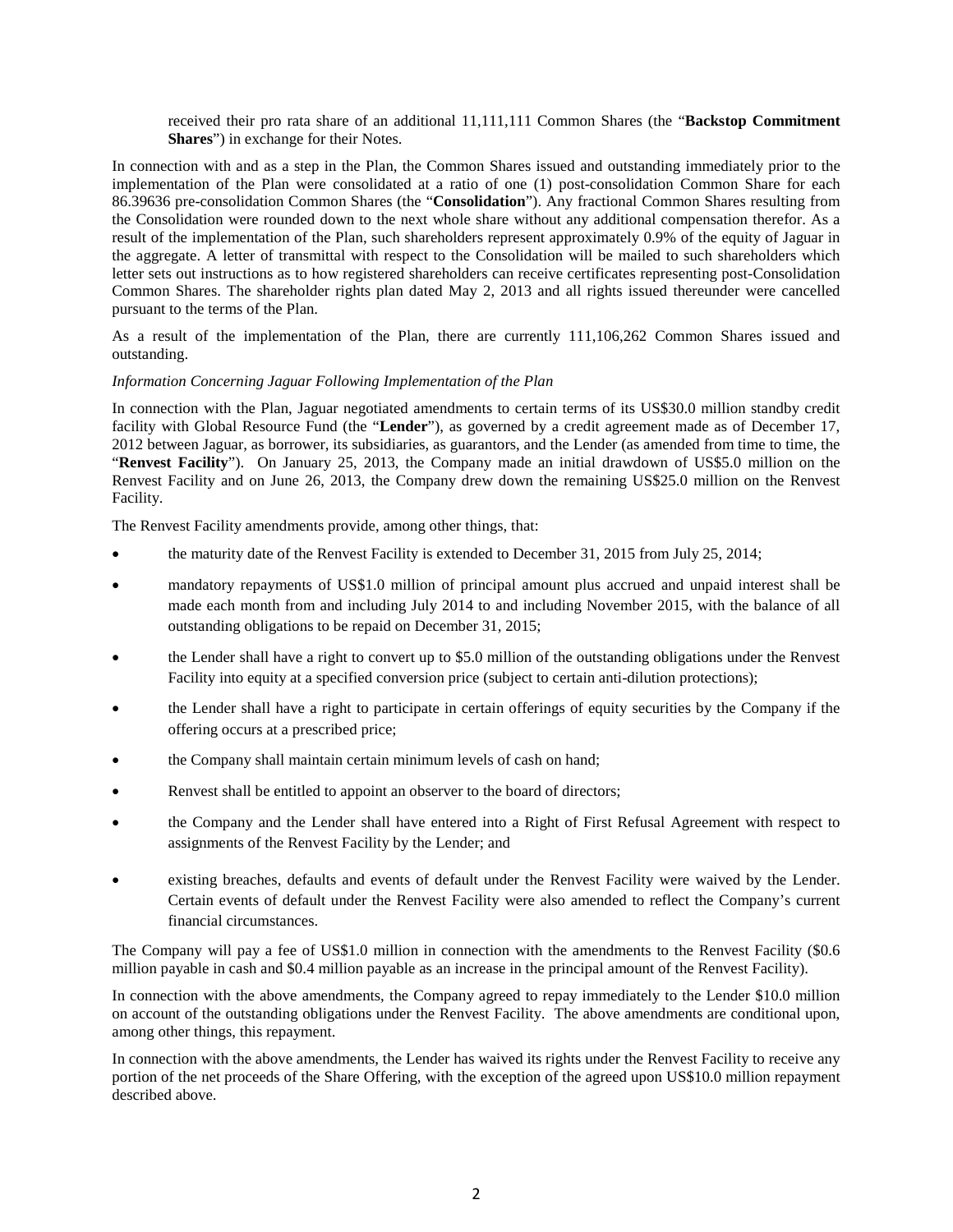The following table shows the effect of the Plan on Jaguar's consolidated capital structure, after accounting for the amendments to the Renvest Facility as described above:

## **Pre-Plan & Pro Forma (As at December 31, 2013) Capital Structure**

*(All figures in \$USD millions except number of Common Shares)*

|                                                       | As at December 31, 2013 | Adjustment               | Pro Forma     |
|-------------------------------------------------------|-------------------------|--------------------------|---------------|
| <b>Bank Indebtedness</b>                              | \$15.9                  | -                        | \$15.9        |
| <b>Renvest Facility (Drawn)</b>                       | 30.0                    | (9.6)                    | 20.4          |
| Vale Note                                             | 7.6                     | $\overline{\phantom{a}}$ | 7.6           |
| 4.5% Convertible Notes                                | 165.0                   | (165.0)                  | -             |
| 5.5% Convertible Notes                                | 103.5                   | (103.5)                  |               |
| <b>Total Debt</b>                                     | \$322.0                 | \$(278.1)                | \$43.9        |
| Less: Cash and Cash<br>Equivalents                    | (9.0)                   | (29.4)                   | (38.4)        |
| <b>Total Net Debt</b>                                 | \$313.0                 | \$(307.5)                | \$5.5         |
| Number of Common<br>Shares Outstanding <sup>(1)</sup> | 86.4 million            | 24.7 million             | 111.1 million |

**Notes:**

(1) Pro forma Common Shares outstanding based on the Consolidation, the extinguishment of the Notes (including accrued interest) in exchange for Common Shares, as well as the issuance of the Backstop Commitment Shares and the Accrued Interest Offering Shares.

In addition to the pro forma financial information provided above, the Company estimates that its cash balance as of the implementation date (pro forma for the receipt of the Share Offering proceeds and payment of fees, expenses and additional amounts due to the Lender) is approximately US\$36.5 million. Enclosed with this press release is an unaudited pro forma condensed consolidated statement of financial position of Jaguar as at December 31, 2013 after giving effect to the Plan and the amendments to the Renvest Facility. The pro forma information was prepared in accordance with International Financial Reporting Standards as issued by the International Accounting Standards Board. The unaudited pro forma financial information has been prepared based upon currently available information and assumptions deemed appropriate by management and is for illustrative purposes only. The pro forma financial information has not been audited and should not be considered comprehensive and may differ significantly from the actual adjustments that may result from the implementation of the Plan and related transactions in the future.

The equity-based compensation arrangements of the Company existing immediately prior to implementation of the Plan were cancelled pursuant to the terms the Plan. The board of directors of the Company has approved a new 10% rolling stock option plan (the "**New Stock Option Plan**"). The New Stock Option Plan has received conditional approval from the TSX Venture Exchange (the "**TSXV**") and is subject to the approval of disinterested shareholders of the Company. It will be presented for approval at the Company's next annual general meeting of shareholders ("**AGM**"), which is expected to be held late in the second quarter of 2014. The board of directors of the Company has also approved a new deferred share unit plan (the "**DSU Plan**"). The DSU Plan has received conditional approval from the TSXV and will be presented for approval by shareholders at the Company's AGM.

# *Directors and Senior Management of Jaguar*

The board of directors of Jaguar was reconstituted in connection with the implementation of the Plan so as to be comprised of seven individuals, four of whom are incumbent directors of the Company. In addition, in connection with the Plan, Mr. David Petroff and Mr. Douglas Willock resigned from their positions as Chief Executive Officer and Chief Financial Officer of the Company, respectively, and Mr. George Bee and Mr. Derrick Weyrauch have been appointed as CEO and CFO. "This restructuring process has made Jaguar a financially stronger company positioned for the future," stated Richard Falconer, Chairman of the Board. "We want to thank departing management for their leadership role in achieving significant improvements to operations. The finalization of the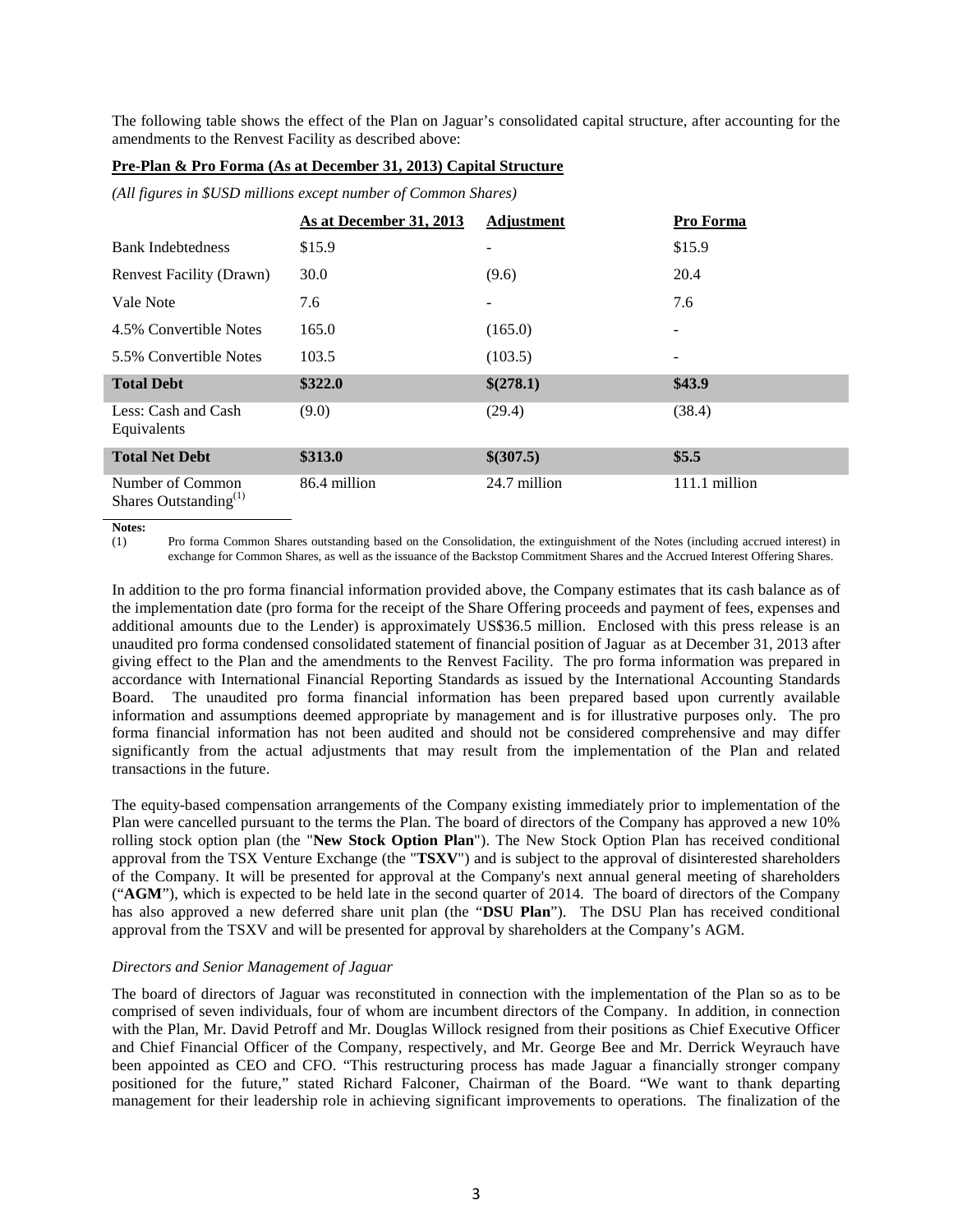restructuring process gives Jaguar a strong balance sheet allowing the new management team to continue with the operational improvements and embrace future opportunities associated with existing assets."

Set out below are biographies of the directors and executive officers of the Company:

- *Richard D. Falconer (Director)*: Mr. Falconer was elected to the Board on May 22, 2012 and was appointed Chairman of the Board on June 29, 2012. Mr. Falconer retired from CIBC after 40 years with the bank. At the time of retirement, Mr. Falconer was Vice Chairman and Managing Director, CIBC World Markets Inc. Current directorships include Chorus Aviation Inc., Resolute Forest Products Inc., Bridgepoint Health Foundation; LOFT Community Services; and Member, Shaw Festival Theatre Endowment Foundation Board of Governors. He is a Chartered Financial Analyst and holds a Master of Business Administration degree, York University, and Honours B.A., University of Toronto.
- *George Bee (Director and Chief Executive Officer)*: Mr. Bee was elected to the Board on June 10, 2013 and was appointed Chief Executive Officer of the Company on April 22, 2014. Mr. Bee is a mining engineer and has over 30 years' experience in the mining industry, developing world-class gold mining projects. Recently, he was the President and Chief Executive Officer and a director of Andina Minerals Inc. Prior to that, Mr. Bee was Chief Operating Officer of Aurelian Resources and spent over 16 years at Barrick Gold Corporation where he was responsible for a number of operating and development projects. Mr. Bee is a graduate of the Camborne School of Mines in Cornwall, United Kingdom. Mr. Bee currently serves on the boards of Stillwater Mining Company and Sandspring Resources Inc. and holds ICD.D designation from the Institute of Corporate Directors.
- *Edward V. Reeser (Director)*: Mr. Reeser was appointed to the Board on June 10, 2013. Mr. Reeser is the owner and President of Celco Inc. (Food Service Equipment), one of Canada's major commercial food service equipment importers and distributors. Mr. Reeser has been a director and member of the Finance and Audit Committee of Bridgepoint Health since September 2011. Mr. Reeser has over 15 years' experience as a senior financial officer of TSX-listed companies in the metallurgical, aviation and energy utility industries. Mr. Reeser has also served as a director and officer of a number of private companies and non-profit organizations. Mr. Reeser holds a Master of Business Administration degree (finance concentration) from York University, a Bachelor of Arts from York University and an ICD.D designation from the Institute of Corporate Directors.
- *Luis Miraglia (Director)*: Mr. Miraglia was appointed as a director of the Company on September 27, 2012. Mr. Miraglia is a native of Minas Gerais, Brazil and is a Partner at the law firm of Azevedo Sette Advogados with 19 years of experience in legal practice specializing in corporate law, mergers and acquisitions, project finance, infrastructure projects and mining. He holds a degree (Juris Doctorate equivalent) from the Universidade Federal de Minas Gerais in Belo Horizonte, Brazil and a Master of Laws degree from the University of Chicago Law School.
- *Stephen Hope (Director)*: Mr. Hope has worked in fixed-income investment management for over fifteen years. Prior to forming Outrider Management ("**Outrider**") in January 2004, he was a portfolio manager with Dalton Investments LLC where he managed a fund with a substantially similar investment strategy to that of Outrider. Prior to joining Dalton, he managed an emerging markets debt fund focused on distressed debt for two years at San Francisco Sentry Investment Group. Prior to San Francisco Sentry, he worked at Bracebridge Capital as an analyst and trader for their Asian operations. From 1995 to 1997, Stephen was a currency and bond trader for the Asian and Dollar Bloc markets for Eaton Vance Management. Stephen began his career at the First National Bank of Maryland as a corporate credit analyst and trader. Stephen Hope holds an Bachelor of Arts in Economics from Princeton University.
- *R. David Russell (Director):* Mr. Russell has over three decades of executive experience in the mineral exploration and development industry. From 2002 to June 2010 Mr. Russell was President, CEO and a director of the former Apollo Gold Corporation, (now Brigus Gold Corp. after its merger in 2010 with Linear Gold). Mr. Russell's previous positions included Vice-President and CEO of Getchell Gold Company/Placer Dome Gold, General Manager, US Operations, LAC Minerals Ltd. (now Barrick Gold Corporation), Manager, Underground Mining, Independence Mining Company, Project Manager, Hecla Mining Company, Manager, Lincoln Project FMC/Meridian Gold. Mr. Russell currently serves as Chairman of the Board of Directors of Pure Nickel Inc., a mineral exploration and development company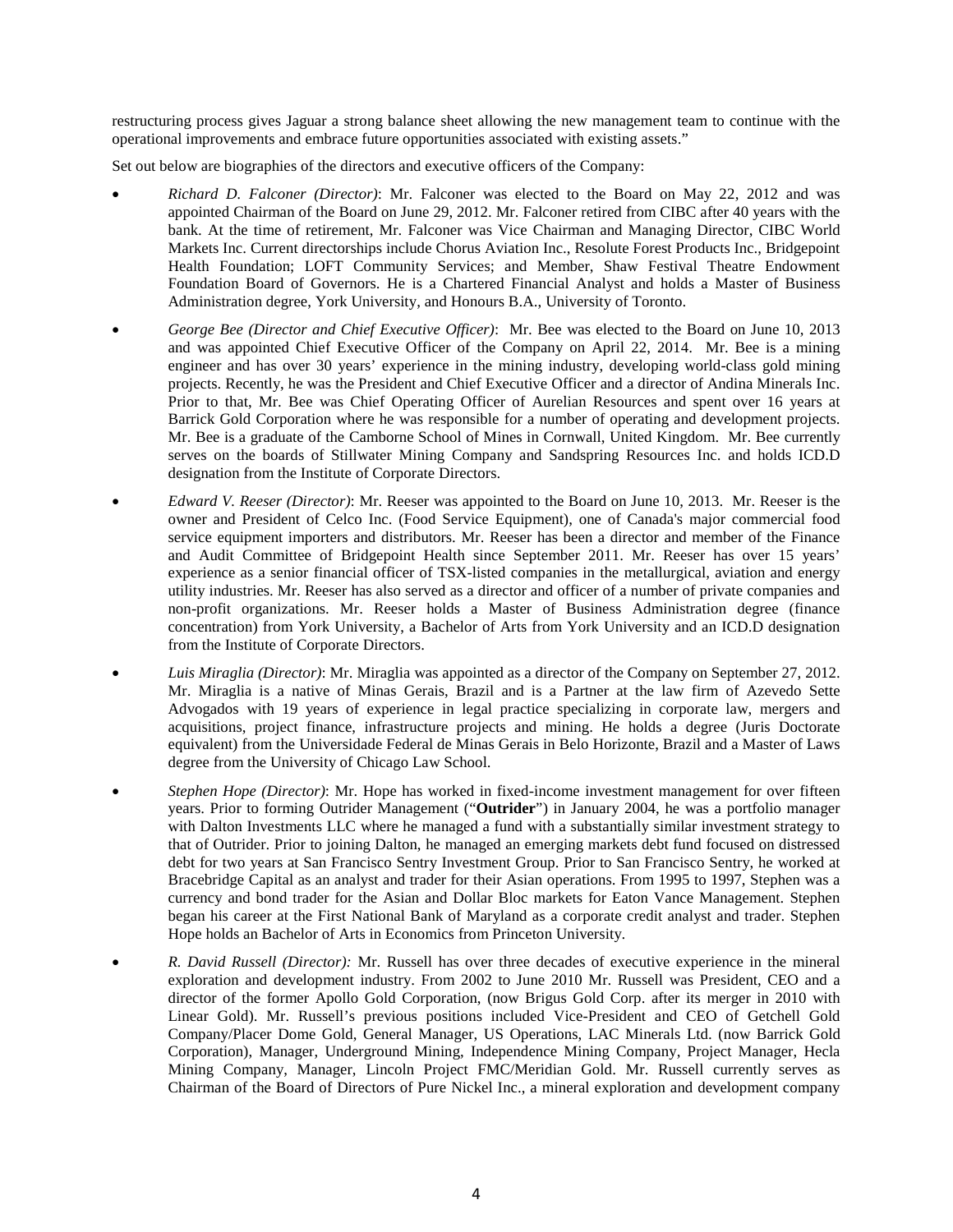listed on the TSXV. Mr. Russell graduated from the Montana School of Mineral, Science and Technology with a Bachelor of Science Degree in Mining Engineering.

- *Robert J. Chadwick (Director)*: Mr. Chadwick is a partner and a member of the Executive Committee at Goodmans. He practices corporate and commercial law and in the areas of corporate restructuring and insolvency, financial services and private equity law. Mr. Chadwick focuses his practice on corporate, banking, private equity, insolvency and reorganization law and mergers and acquisitions. He also has expertise in national, cross-border and international transactions. Mr. Chadwick has participated in significant financings and acquisitions and other transactional matters in various industries on behalf of a diverse group of clients. He has been an advisor in many of the major Canadian and cross-border commercial matters and restructurings. He is a director of TSX-listed Ainsworth Lumber Co. Ltd.
- *Derrick Weyrauch (Chief Financial Officer)*: Mr. Weyrauch served as an independent director of the Company from June 10, 2013 until April 22, 2014, and was appointed Chief Financial Officer of the Company on April 22, 2014. Mr. Weyrauch is a Chartered Professional Accountant ("CPA") and a Chartered Accountant ("CA") and has over 15 years' experience as a senior financial officer of TSX/TSXV-listed companies in the mining, contract manufacturing and medical device industries. Mr. Weyrauch is an independent director of Banro Corporation and is currently the Chief Financial Officer of Temex Resources Corp. Prior to its sale in 2013, Mr. Weyrauch served as the Chief Financial Officer of Andina Minerals Inc. Mr. Weyrauch earned his CA designation in 1990 while employed at KPMG LLP. He is a member of the Institute of Chartered Accountants of Ontario, the Institute of Corporate Directors and holds a Bachelor of Arts degree in Economics from York University.

Implementation of the Plan resulted in two unrelated investment managers each owning or exercising control or direction over in excess of 10% of the outstanding Common Shares: (i) Outrider Management, LLC has beneficial ownership, or exercises control or direction, directly or indirectly, over approximately 32.4% of the Common Shares; and (ii) an unrelated investment manager exercises control over approximately 10.8% of the Common Shares. Mr. Stephen Hope, one of the directors of the Company, is the principal of Outrider Management, LLC.

## *Listing of the Common Shares*

In connection with the Plan, Jaguar has received conditional approval to list the Common Shares on the TSXV. The Common Shares are currently listed (but suspended from trading) on the Toronto Stock Exchange (the "**TSX**") and are expected to be delisted no later than April 30, 2014. The Company expects to satisfy the listing conditions and have the Common Shares listed on the TSXV as soon as possible but in any event by the end of April. The transition from the TSX to the TSXV will be coordinated so that there is no gap in listing. Trading in the Common Shares has been suspended since December 23, 2013 and will remain suspended until the delisting from the TSX or until the transition of the Company's listing to the TSXV.

#### **Forward-Looking Statements**

Certain statements in this press release constitute "Forward-Looking Statements" within the meaning of the U.S. Private Securities Litigation Reform Act of 1995 and applicable Canadian securities legislation. These Forward-Looking Statements include, but are not limited to, statements concerning the Company's ability to transition its listing to the TSXV. Forward-Looking Statements can be identified by the use of words such as "are expected", "is forecast", "is targeted", "approximately" or variations of such words and phrases or statements that certain actions, events or results "may", "could", "would", "might", or "will" be taken, occur or be achieved. Forward-Looking Statements involve known and unknown risks, uncertainties and other factors which may cause the actual results or performance to be materially different from any future results or performance expressed or implied by the Forward-Looking Statements.

These risks, uncertainties and other factors relating to Jaguar include, but are not limited to, the impact of the implementation of the Plan; our ability to generate sufficient cash flow from operations or obtain adequate financing to fund our capital expenditures and working capital needs and meet our other obligations; the volatility of our stock price, and the ability of our common stock to be transitioned to the TSXV and remain listed and traded on an exchange in Canada; our ability to maintain relationships with suppliers, customers, employees, stockholders and other third parties; the volatility of gold prices; a continuation of depressed gold prices; regulatory and environmental risks associated with exploration, drilling and production activities; the adverse effects of changes in applicable tax, mining and environmental and other regulatory legislation; the risks of conducting operations in Brazil and the impact of pricing differentials, fluctuations in foreign currency exchange rates and political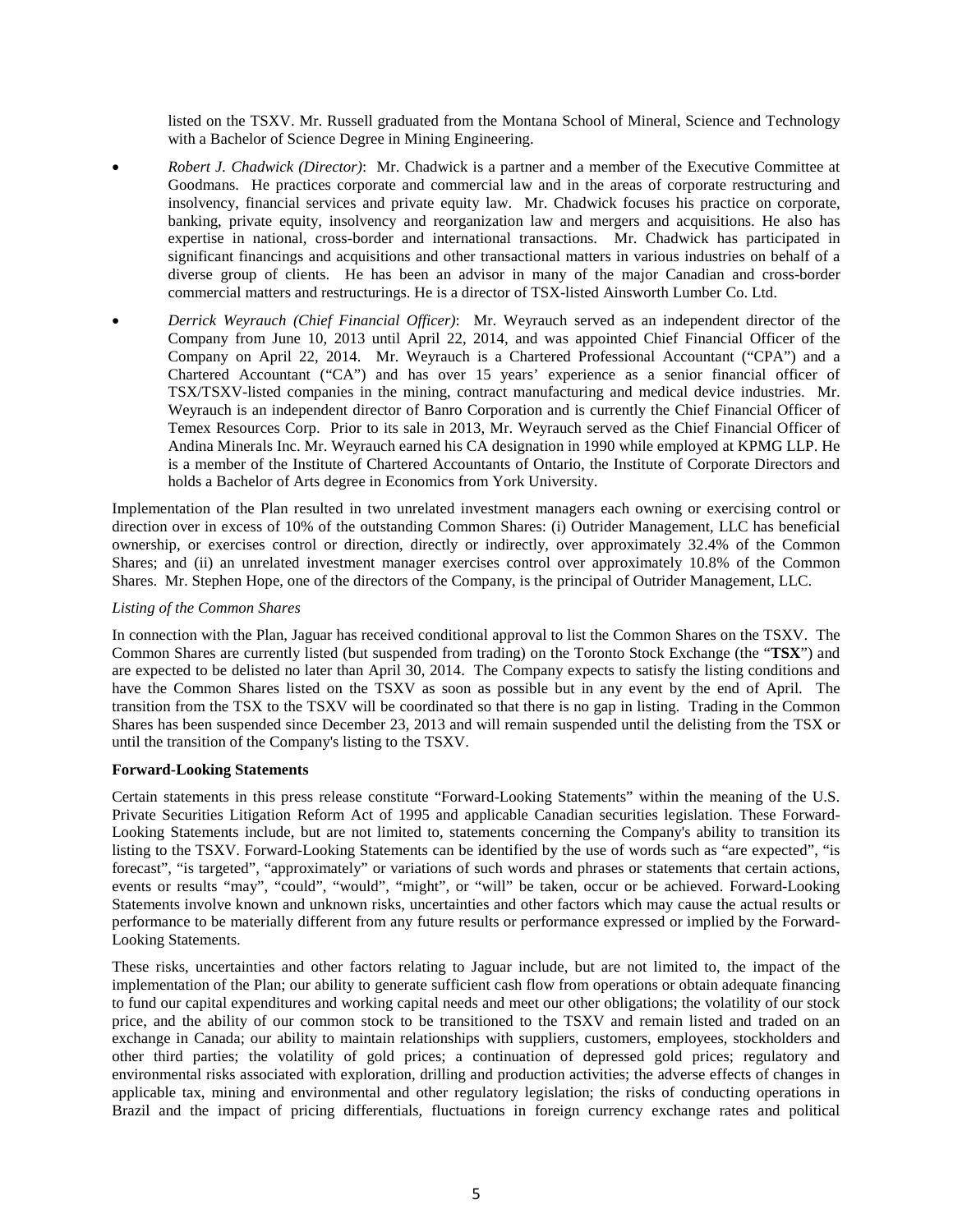developments on the financial results of our operations. The results, estimates, events or other forward-looking information predicted in any Forward-Looking Statements may differ materially from actual results or events if known or unknown risks, trends or uncertainties affect Jaguar's business, or if Jaguar's estimates or assumptions turn out to be inaccurate.

These Forward-Looking Statements represent the Company's views as of the date of this press release. The Company anticipates that subsequent events and developments may cause the Company's views to change. The Company does not undertake to update any forward-looking statements, either written or oral, that may be made from time to time by or on behalf of the Company subsequent to the date of this discussion except as required by law. For a discussion of important factors affecting the Company, including fluctuations in the price of gold and exchange rates, uncertainty in the calculation of mineral resources, competition, uncertainty concerning geological conditions and governmental regulations and assumptions underlying the Company's forward-looking statements, see the "CAUTIONARY NOTE REGARDING FORWARD LOOKING STATEMENTS" and "RISK FACTORS" in the Company's Annual Information Form for the year ended December 31, 2013 filed on SEDAR and available at http://www.sedar.com and the Company's Annual Report on Form 40-F for the year ended December 31, 2012 filed with the United States Securities and Exchange Commission and available at www.sec.gov.

The securities offered in connection with the CCAA proceeding and under the Plan have not been registered under the *United States Securities Act of 1933*, as amended (the "**Securities Act**"), or any state securities laws of the United States and, unless so registered, may not be offered or sold in the United States, except pursuant to an exemption from, or in a transaction not subject to, the registration requirements of the Securities Act and applicable state securities laws of the United States. It is contemplated that the securities will be issued pursuant to one or more exemptions from the Securities Act. This announcement shall not constitute an offer to sell or the solicitation of an offer to buy the securities nor shall there be any sale of the securities in any state of the United States in which such offer, solicitation or sale would be unlawful prior to registration or qualification under the securities laws of any such state.

# **About Jaguar Mining Inc.**

Jaguar is a junior gold producer in Brazil with operations in a prolific greenstone belt in the state of Minas Gerais and owns the Gurupi Project in Northeastern Brazil in the state of Maranhão. The Company also owns additional mineral resources at its approximate 210,000-hectare land base in Brazil. Additional information is available on the Company's website at www.jaguarmining.com.

# **Company Contact**

Derrick Weyrauch Chief Financial Officer dweyrauch@jaguarmining.com.br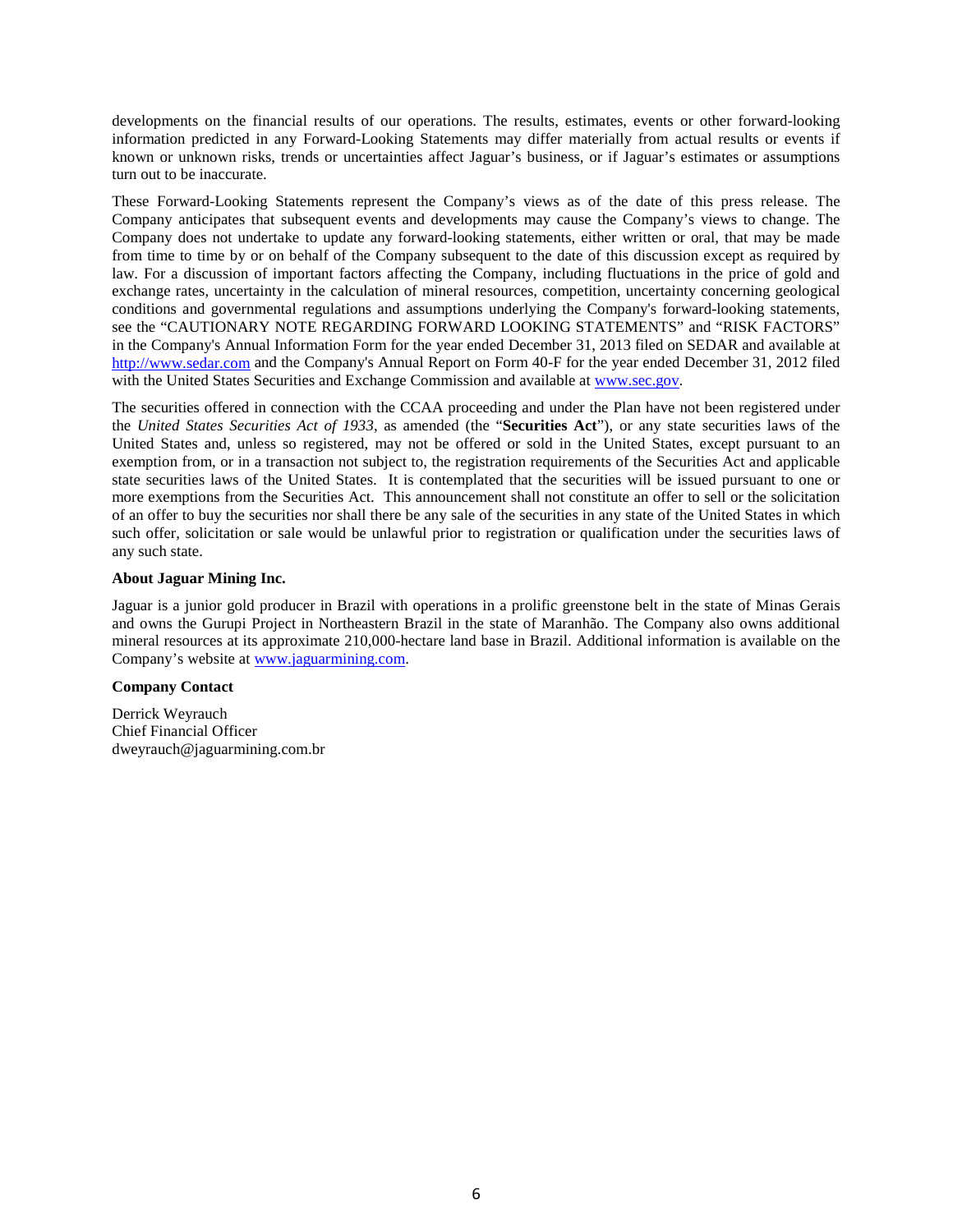# **Jaguar Mining Inc. Unaudited Pro Forma Consolidated Statement of Financial Position As at December 31, 2013**

|                                             |                         |                                  |             | Pro Forma  |                               |                           | <b>Jaguar Mining</b> |
|---------------------------------------------|-------------------------|----------------------------------|-------------|------------|-------------------------------|---------------------------|----------------------|
|                                             |                         | <b>Jaguar Mining Adjustments</b> |             |            | Reference                     |                           | (Pro Forma)          |
| <b>Assets</b>                               |                         |                                  |             |            |                               |                           |                      |
| Current assets:                             |                         |                                  |             |            |                               |                           |                      |
| Cash and cash equivalents                   | \$                      | 9,015                            | \$          | 29,400     | (3)                           | \$                        | 38,415               |
| Inventory                                   |                         | 23,080                           |             |            |                               |                           | 23,080               |
| Other accounts receivable                   |                         | 5,866                            |             |            |                               |                           | 5,866                |
| Recoverable taxes                           |                         | 3,985                            |             |            |                               |                           | 3,985                |
| Prepaid expenses and sundry assets          |                         | 2,181                            |             |            |                               |                           | 2,181                |
| Derivatives                                 |                         | 508                              |             |            |                               |                           | 508                  |
|                                             |                         | 44,635                           |             | 29,400     |                               |                           | 74,035               |
| Prepaid expenses and sundry assets          |                         | 951                              |             |            |                               |                           | 951                  |
| Restricted cash                             |                         | 109                              |             |            |                               |                           | 109                  |
| Assets held for sale                        |                         | 36                               |             |            |                               |                           | 36                   |
| Recoverable taxes                           |                         | 25,220                           |             |            |                               |                           | 25,220               |
| Property, plant and equipment               |                         | 155,952                          |             |            |                               |                           | 155,952              |
| Mineral exploration projects                |                         | 67,885                           |             |            |                               |                           | 67,885               |
|                                             | \$                      | 294,788                          | \$          | 29,400     |                               | \$                        | 324,188              |
|                                             |                         |                                  |             |            |                               |                           |                      |
| <b>Liabilities and Shareholders' Equity</b> |                         |                                  |             |            |                               |                           |                      |
| Current liabilities:                        |                         |                                  |             |            |                               |                           |                      |
| Accounts payable and accrued liabilities    | \$                      | 24,651                           | \$          | (6,373)    | (1)                           | \$                        | 18,278               |
| Notes payable                               |                         | 316,076                          |             | (292, 500) | $(1)$ $(2)$                   |                           | 23,576               |
| Income taxes payable                        |                         | 11,642                           |             |            |                               |                           | 11,642               |
| Reclamation provisions                      |                         | 826                              |             |            |                               |                           | 826                  |
| Other provisions                            |                         | 7,981                            |             |            |                               |                           | 7,981                |
| Deferred compensation liabilities           |                         | 3                                |             |            |                               |                           | 3                    |
| Other liabilities                           |                         | 1                                |             |            |                               |                           | 1                    |
|                                             |                         | 361,180                          |             | (298, 873) |                               |                           | 62,307               |
| Notes payable                               |                         | 5,911                            |             | 14,400     | (2)                           |                           | 20,311               |
| Deferred income taxes                       |                         | 6,350                            |             |            |                               |                           | 6,350                |
| Reclamation provisions                      |                         | 14,844                           |             |            |                               |                           | 14,844               |
| Deferred compensation liabilities           |                         | 8                                |             |            |                               |                           | 8                    |
| Other liabilities                           |                         | 54                               |             |            |                               |                           | 54                   |
|                                             |                         | 388,347                          |             | (284, 473) |                               |                           | 103,874              |
| Shareholders' equity:                       |                         |                                  |             |            |                               |                           |                      |
| Share capital                               |                         | 371,077                          |             | 78,296     | (3)(4)                        |                           | 449,373              |
| Stock options                               |                         | 917                              |             | (917)      | (5)                           |                           |                      |
| Hedging reserve                             |                         | 508                              |             |            |                               |                           | 508                  |
| Contributed surplus                         |                         | 17,638                           |             | 917        | (4)                           |                           | 18,555               |
| Deficit                                     |                         | (483, 699)                       |             | 235,577    | $(1)$ $(2)$ $(3)$ $(4)$ $(6)$ |                           | (248, 122)           |
|                                             |                         | (93, 559)                        |             | 313,873    |                               |                           | 220,314              |
|                                             | $\overline{\mathbb{S}}$ | 294,788                          | $\mathbf S$ | 29,400     |                               | $\boldsymbol{\mathsf{S}}$ | 324,188              |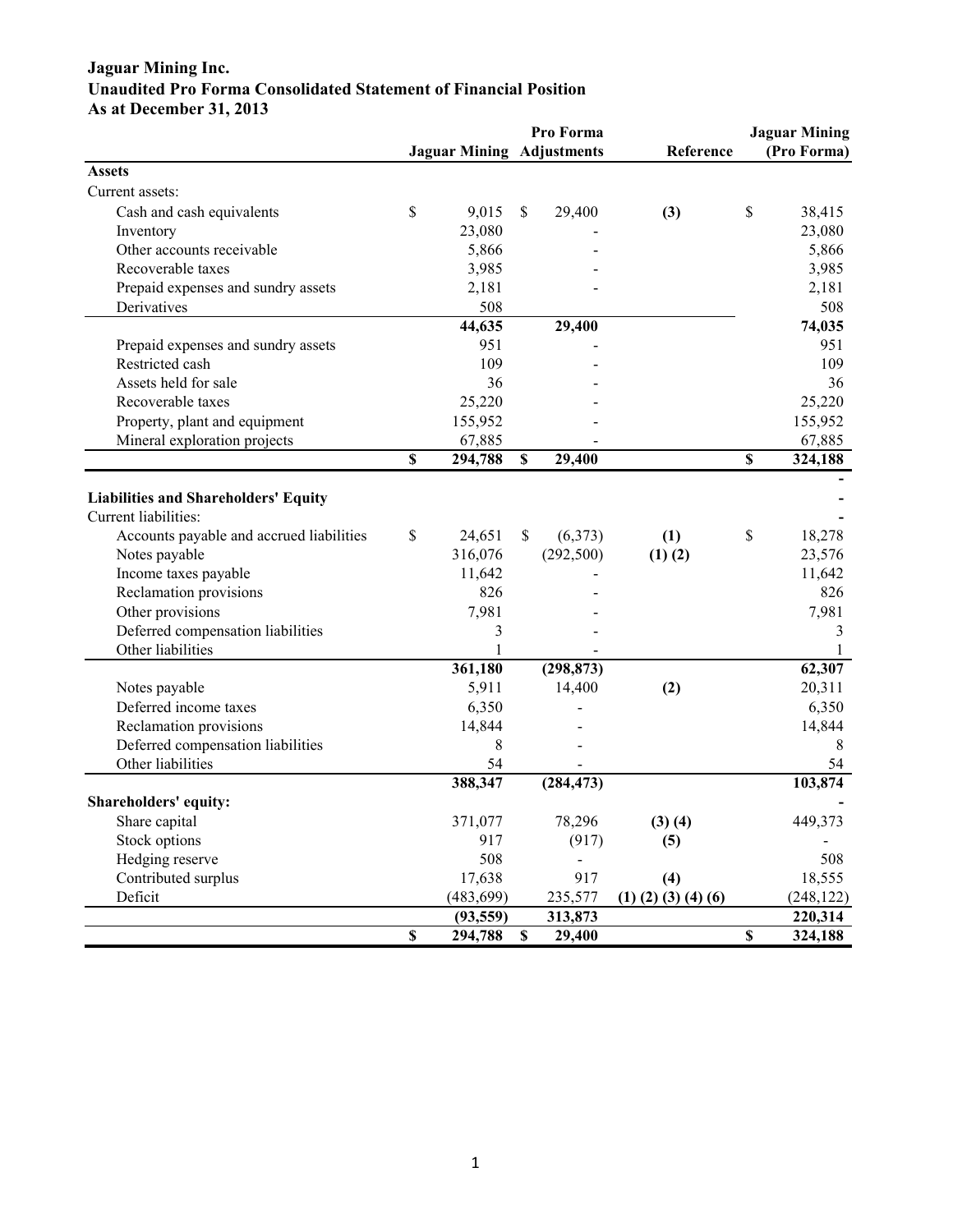#### **Jaguar Mining Inc.**

#### **Notes to Unaudited Pro Forma Condensed Consolidated Statement of Financial Position**

#### *Pro Forma Statement of Financial Position*

This unaudited pro forma condensed consolidated statement of financial position of Jaguar Mining Inc. (the "**Company**") includes pro forma adjustments illustrating the impact that the specific terms contemplated in the proposed plan of compromise and arrangement pursuant to the *Companies' Creditors Arrangement Act* (the "**Plan of Arrangement**") will have on the Company's financial position. These adjustments are for illustrative purposes only, have not been audited, should not be considered comprehensive and may differ significantly from the actual adjustments that may result from the approved Plan of Arrangement in the future.

This unaudited pro forma condensed consolidated statement of financial position should be read in conjunction with the Company's audited 2013 consolidated financial statements, accompanying notes, and related management discussion and analysis.

The Company's financial statements on a future date giving effect to the Plan of Arrangement may differ significantly from the Company's audited condensed consolidated financial statements of December 31, 2013 and this unaudited pro forma condensed consolidated statement of financial position.

The following are the events and transactions reflected in this unaudited pro forma condensed consolidated statement of financial position:

- (a) the implementation of the Plan of Arrangement, including the exchange of the entire outstanding principal amount of the Company's 4.5% Senior Unsecured Convertible Notes due November 1, 2014 (the "**4.5% Convertible Notes**") and 5.5% Senior Unsecured Convertible Notes due March 31, 2016 (together with the 4.5% Convertible Notes, the "**Notes**"), being approximately \$268.5 million, and certain potential other unsecured claims, for equity; and
- (b) the issuance of additional common shares (the "**New Common Shares**") under the Plan of Arrangement, as discussed below under "Plan of Arrangement".

Other than those transactions described above, the unaudited pro forma condensed consolidated statement of financial position as at December 31, 2013 does not give effect to transactions occurring after December 31, 2013. The Plan of Arrangement is subject to possible amendments and the receipt of the necessary approvals. If the Plan of Arrangement is implemented, the events and transactions will be accounted for on the basis of events and circumstances at the implementation date of the Plan of Arrangement (the "**Effective Date**").

In conjunction with the implementation of the Plan of Arrangement, certain liabilities and equity classified as "Accounts payable and accrued liabilities", "Notes payable", "Option component of convertible notes", "Share capital" and "Deficit" on the Company's unaudited interim condensed consolidated statement of financial position as at December 31, 2013 are subject to recapitalization. Liabilities subject to recapitalization recorded as at December 31, 2013 amount to \$298.9 million.

#### *Plan of Arrangement*

The Plan of Arrangement has the following key elements:

- Exchange of approximately \$268.5 million of Notes for New Common Shares;
- Reduction of total pro forma debt from approximately \$323 million as at December 31, 2013 to approximately \$43.9 million upon completion of the Plan of Arrangement;
- Reduction of projected annual cash interest payments by approximately \$13.1 million;
- Investment of approximately \$50 million of new equity raised by way of a backstopped share offering (the "**Share Offering**") by current holders of Notes (the "**Noteholders**") and possibly other affected unsecured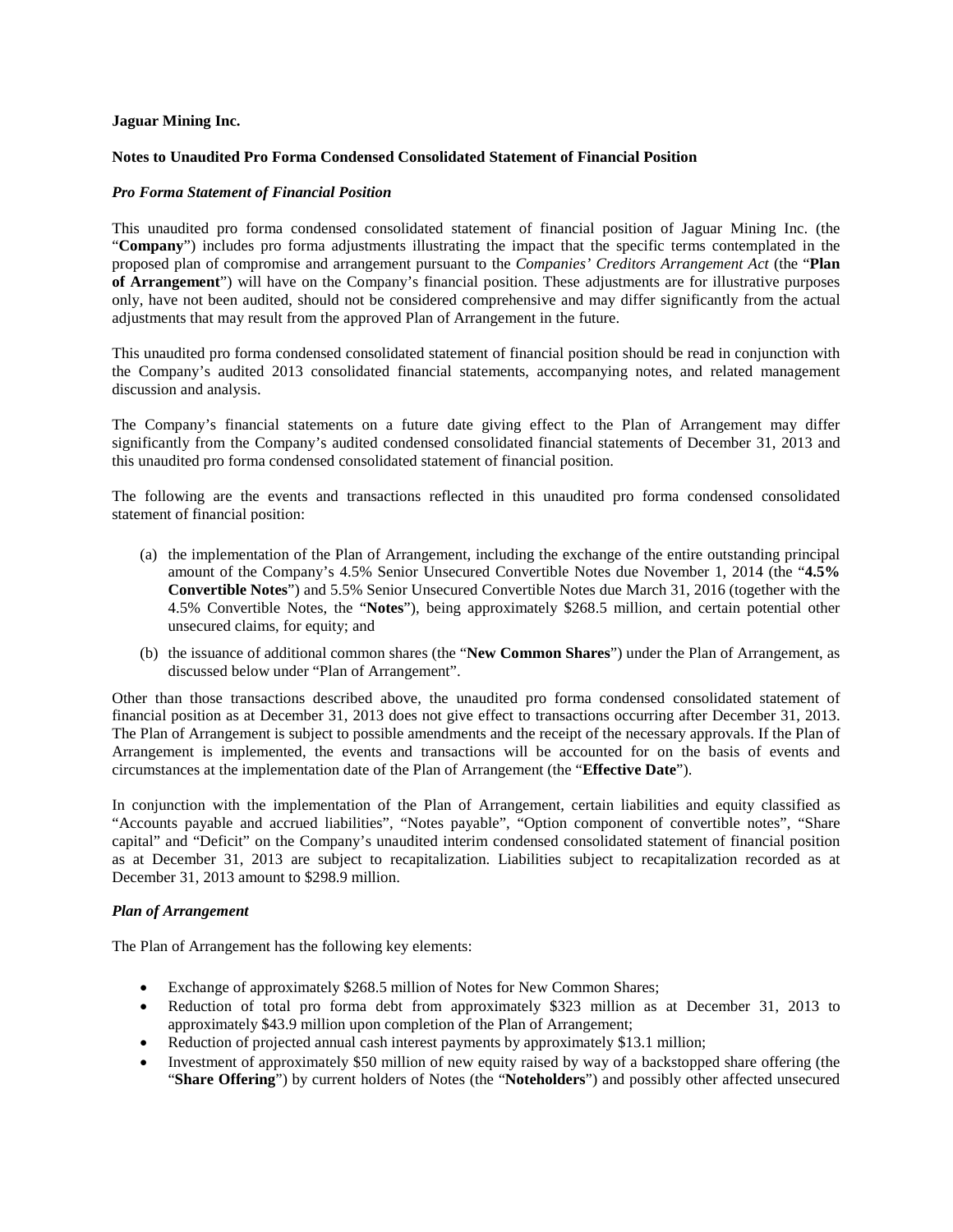creditors of the Company (the "**General Unsecured Creditors**"), the net proceeds of which will be available for use in the Company's operations;

- In full settlement of the Notes, the issuance to Noteholders of their pro rata share of:
	- o New Common Shares representing approximately 12.6% of the equity of the Company outstanding following implementation of the Plan of Arrangement (the "**Unsecured Creditor Common Shares**"), in exchange for all outstanding obligations owed to Noteholders under the Notes (including, without limitation, outstanding principal and all accrued and unpaid interested thereon);
	- o New Common Shares representing approximately 4.5% of the equity of the Company outstanding following implementation of the Plan of Arrangement, if such Noteholder signed the Support Agreement on or prior to November 26, 2013;
	- o New Common Shares representing approximately 8.0% of the equity of the Company outstanding following implementation of the Plan of Arrangement, if such Noteholder participates in the Share Offering or is a funding backstop Noteholder to the Share Offering (the "**Accrued Interest Offering Shares**"); and
	- o New Common Shares representing approximately 10.0% of the equity of the Company outstanding following implementation of the Plan of Arrangement, if such Noteholder is a funding backstop Noteholder to the Share Offering (the "**Backstop Consideration Shares**");
- The issuance to General Unsecured Creditors of their pro rata share of the Unsecured Creditor Common Shares;
- The issuance of New Common Shares representing approximately 63.9% of the equity of the Company outstanding following implementation of the Plan of Arrangement pursuant to the Share Offering; and
- Existing shareholders of the Company will hold approximately 0.9% of the equity of the Company outstanding following implementation of the Plan of Arrangement.

## *Plan of Arrangement Pro Forma Adjustments*

In conjunction with the implementation of the Plan of Arrangement, adjustments to the unaudited pro forma condensed consolidated statement of financial position are as follows:

# *(1) Exchange of the \$268.5 million of Notes for Equity and Other Adjustments*

As of the Effective Date, the Notes carried on the statement of financial position as at December 31, 2013 in the amount of \$268.5 million and the unpaid accrued interest in the amount of \$6.4 million (recorded as accounts payable and accrued liabilities) will be extinguished and derecognized. As a result, the derecognized debt shall be recorded in net earnings (loss) as part of the gain on settlement of debt.

# *(2) Renvest Credit Facility maturing in December 2015*

As of the Effective Date, the Renvest Credit Agreement carried on the statement of financial position as at December 31, 2013 in the amount of \$30.0 million will be amended to provide, among other things, that: (i) the maturity date is extended to December 31, 2015 from July 25, 2014; and (ii) there will be mandatory repayments of \$1.0 million of principal amount plus accrued and unpaid interest made on a monthly basis from and including July 2014 until and including November 2015, with the balance of all outstanding obligations to be repaid on December 31, 2015. The Company will pay a fee of \$1.0 million in connection with the amendments to the Renvest Credit Agreement (\$0.6 million payable in cash and \$0.4 million payable as an increase in the principal amount of the Renvest facility). In addition, the Company agreed to repay immediately to the lender \$10.0 million on account of the outstanding obligations under the Renvest Credit Agreement.

#### *(3) Issuance of New Common Shares*

Holders of the Notes and General Unsecured Creditors will receive 14,000,000 Unsecured Creditor Common Shares in exchange for all outstanding obligations owed to the Noteholders, including, without limitation, outstanding principal of the Notes and all accrued and unpaid interest thereon and outstanding claims. The fair value of this transaction is estimated to be approximately \$9.9 million and will be recorded in Share Capital.